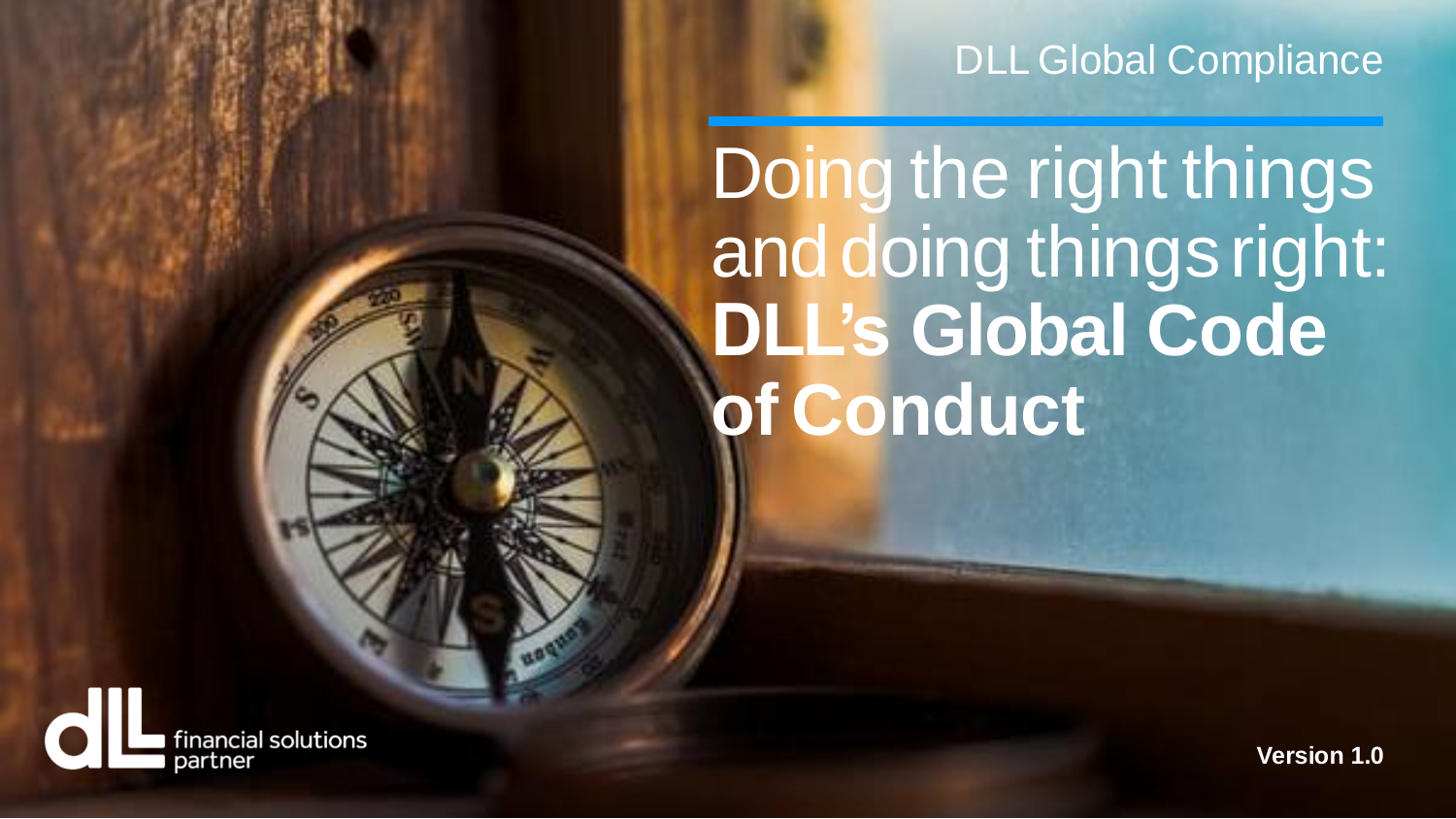## **Partnering for a better world! That's DLL**

**For over 50 years, our customers have benefited from DLL's expertise in the industries we serve, and our commitment to evolving with them in times of both prosperity and adversity.**

Our partnership approach, industry specialization, global footprint, asset knowledge, and most importantly our members, all play a key role in how we work with our customers.

We believe in partnering with our customers to develop innovative and sustainable financial solutions that deliver meaningful value to the world.

DLL is a Credit institution supervised by DNB and ECB, with branches and subsidiaries in more than 30 countries. We are a major global company and doing business the right way is key to our success. Another important factor is doing the right things. That's more than just obeying the law. It means high standards of integrity in everything we do. This Code of Conduct discusses what that means for each of us.

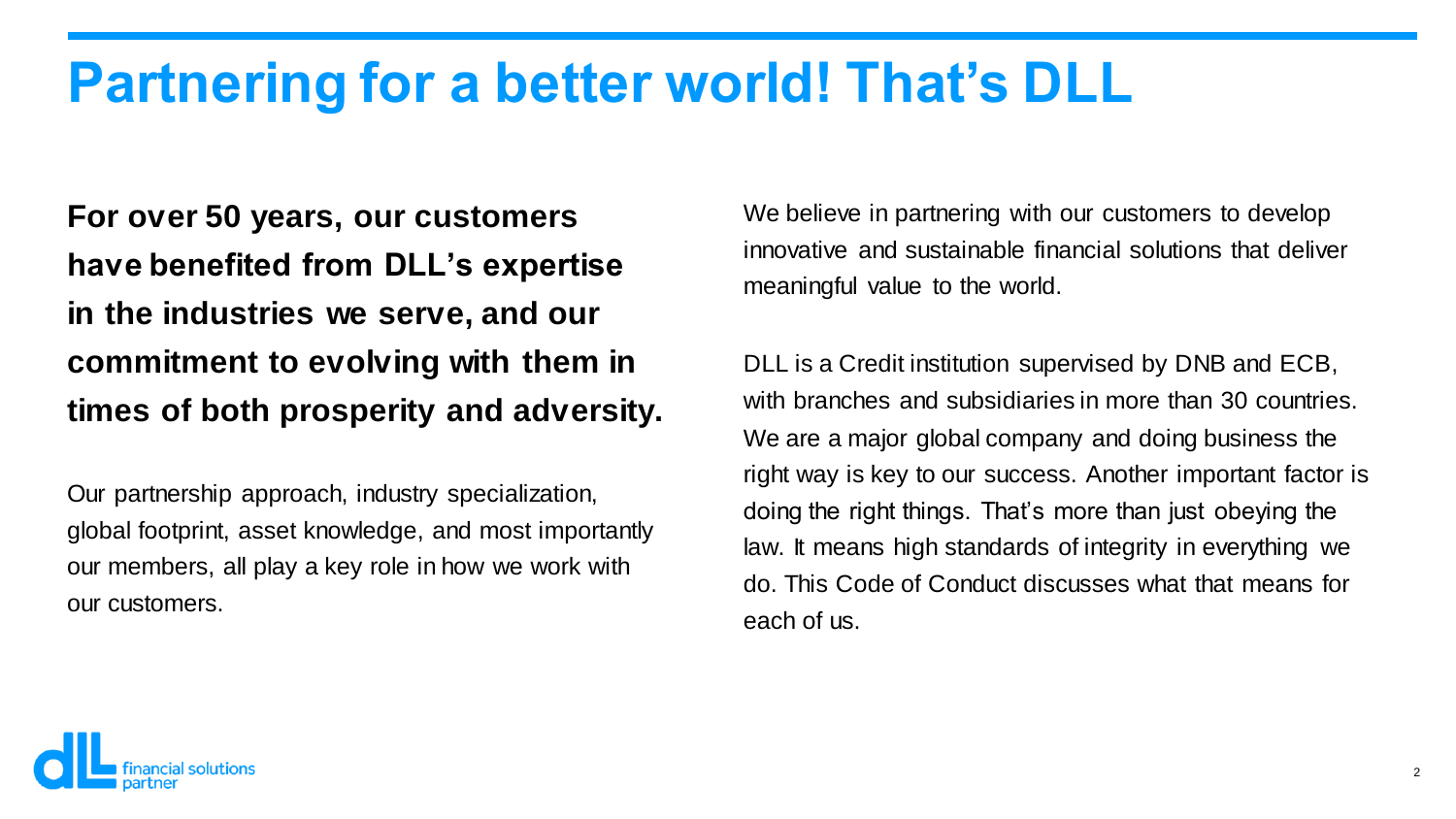## **Partnering for a better world! That's DLL**

This Code of Conduct is based on our company's core values, which are part of our DLL culture and DLL DNA. It helps guide all of our members on how to do business in the right way and it helps us understand and follow basic compliance and integrity rules.

Kind regards,



Executive Board, De Lage Landen International B.V. November 2020

**Carlo van Kemenade (CEO) Marc Dierckx Tom Meredith Mike Janse**

**Yke Hoefsmit**

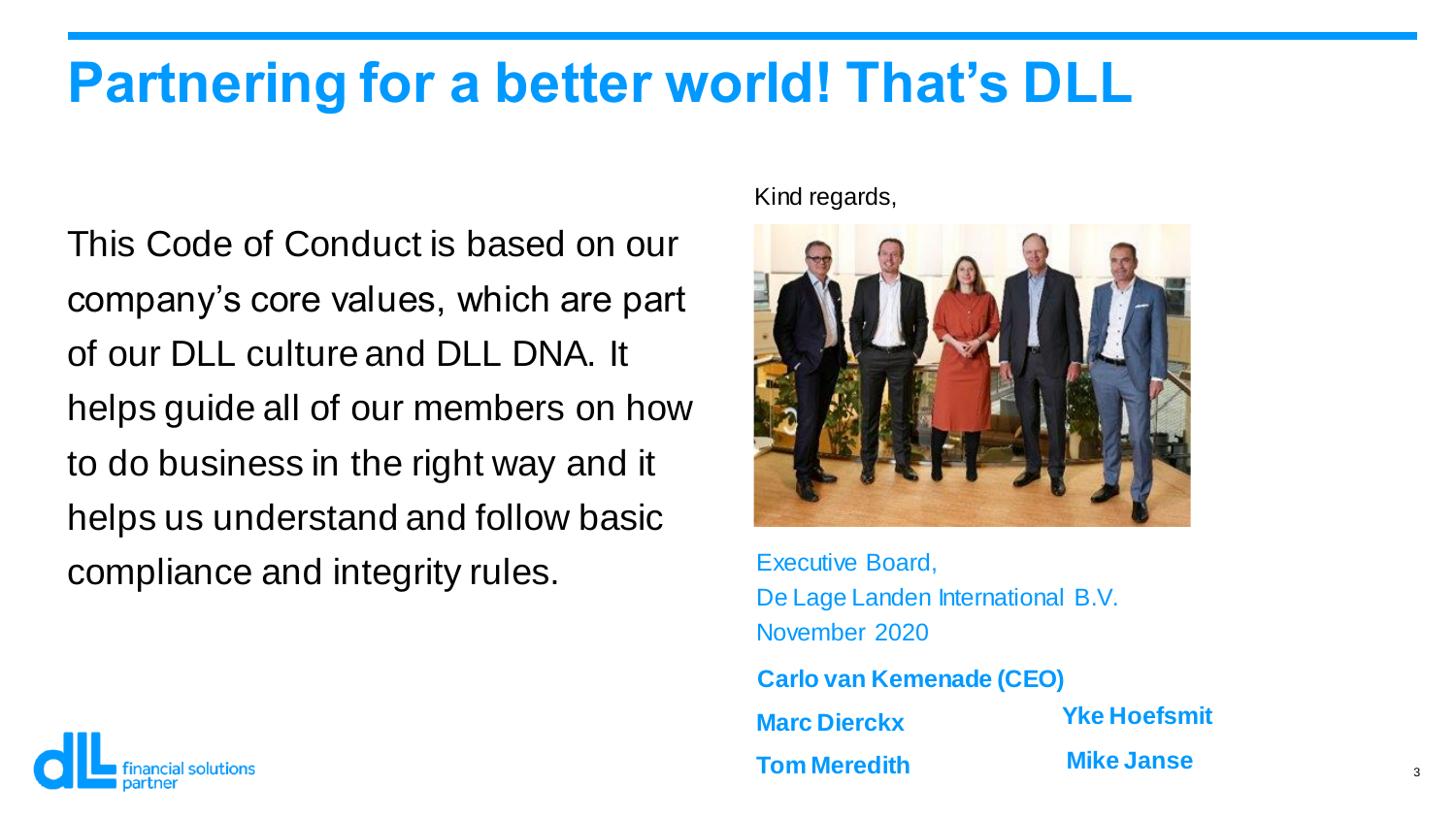## **DLL's Global Code of Conduct**



**Section 1: How we work at DLL** Our global footprint



How we Our people and culture **Section 2: Workplace rules**



**Section 3: Doing business** Our partnership



**Section 4: Customer relations**

- Our industry specialization
- Our asset and risk knowledge

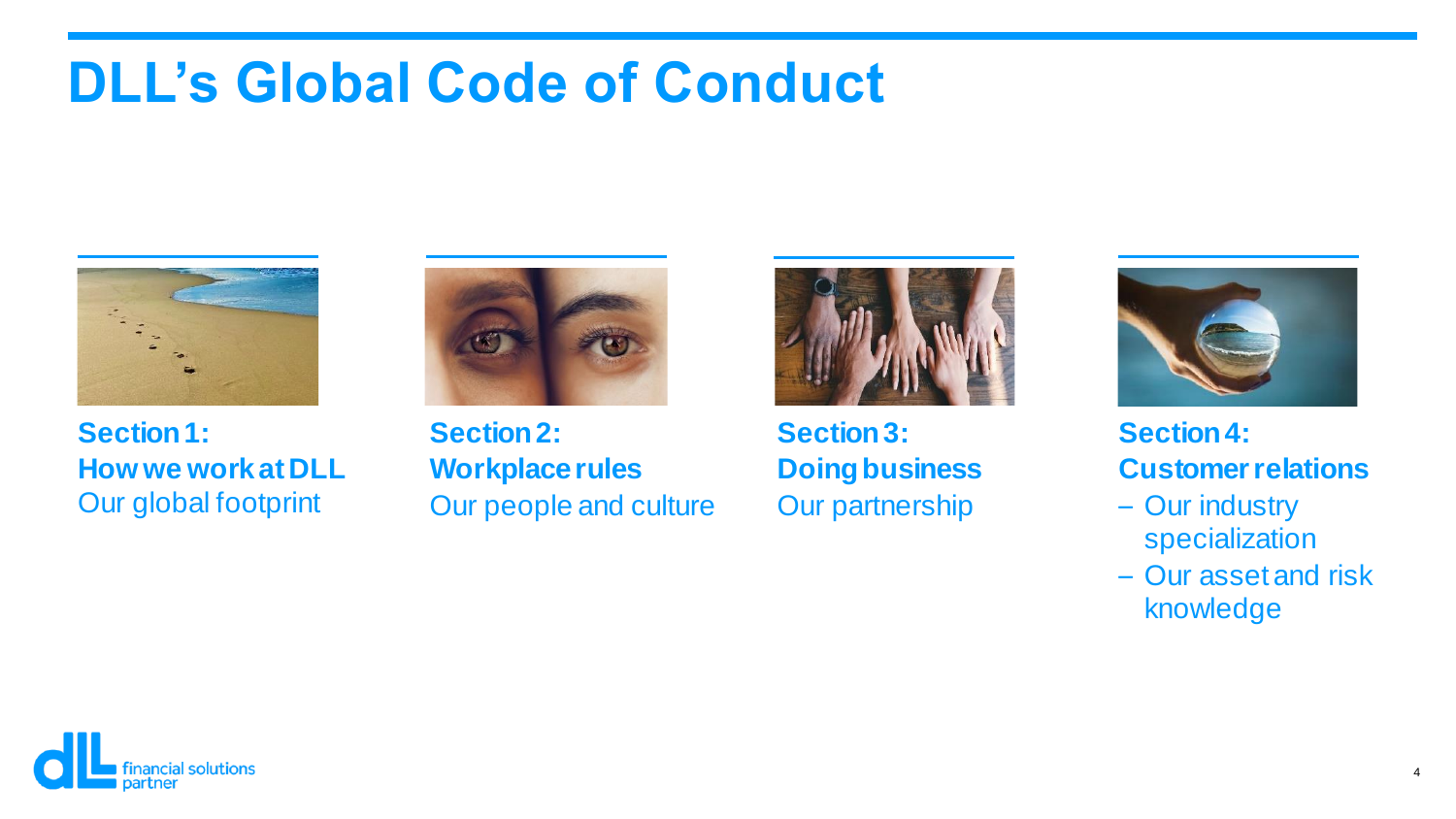

Section 1

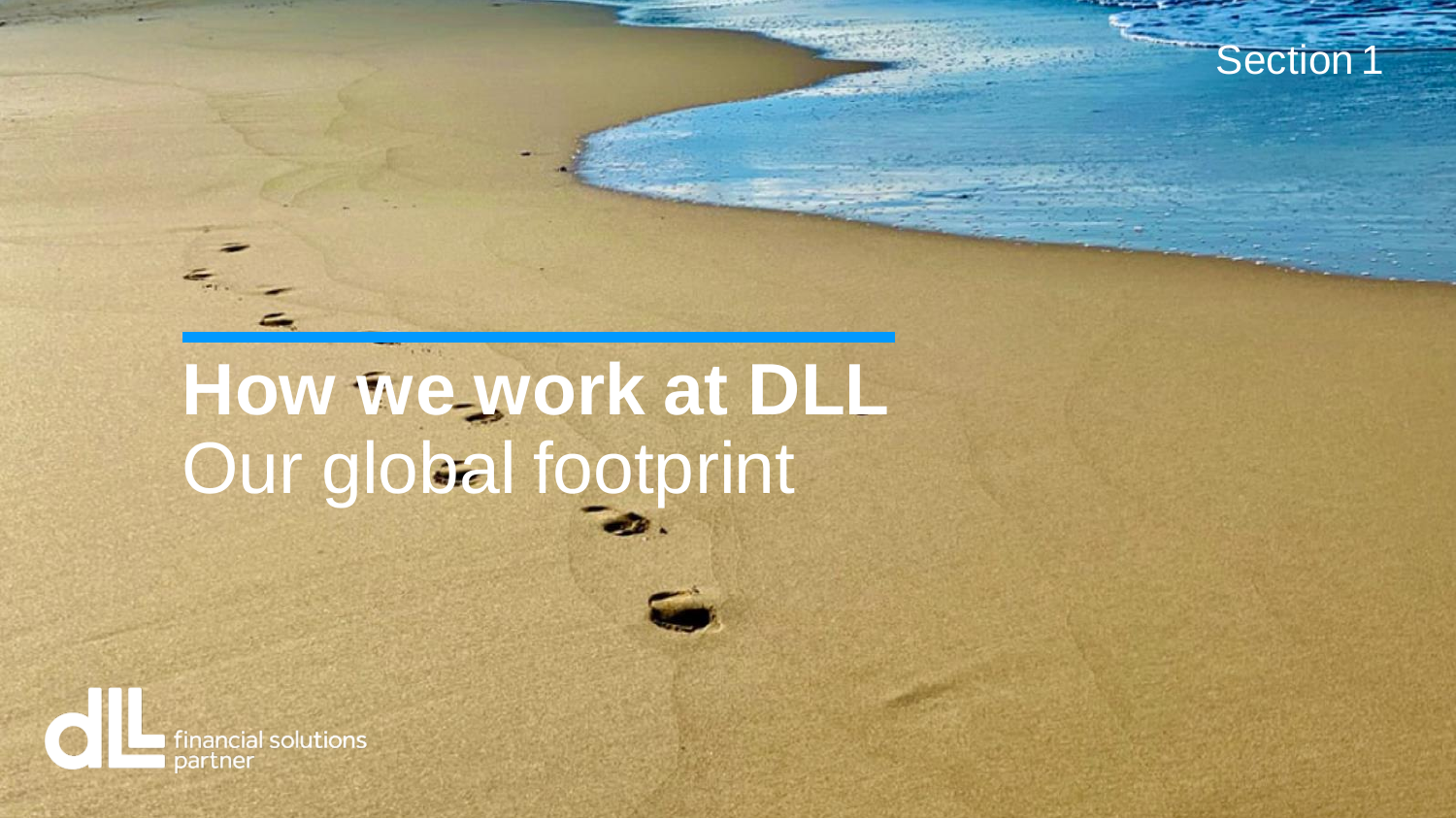**How we work at DLL**

**Our global footprint**

*We want to do the right thing and do it right*

While using this Code of Conduct, bear in mind DLL's company values. That's important. Without personal ownership, professional integrity and business ethics are just empty phrases.

So it's about doing the right thing in DLL and taking an active approach to maximize our positive impact on people, society and the environment.

Within DLL we want to develop a work culture where doing the right thing stays top-of-mind and we can remind each other it's at the heart of everything we do. Promoting a culture of ethics and integrity is a key to maintaining the trust of customers, stakeholders, and society.



**Our Values**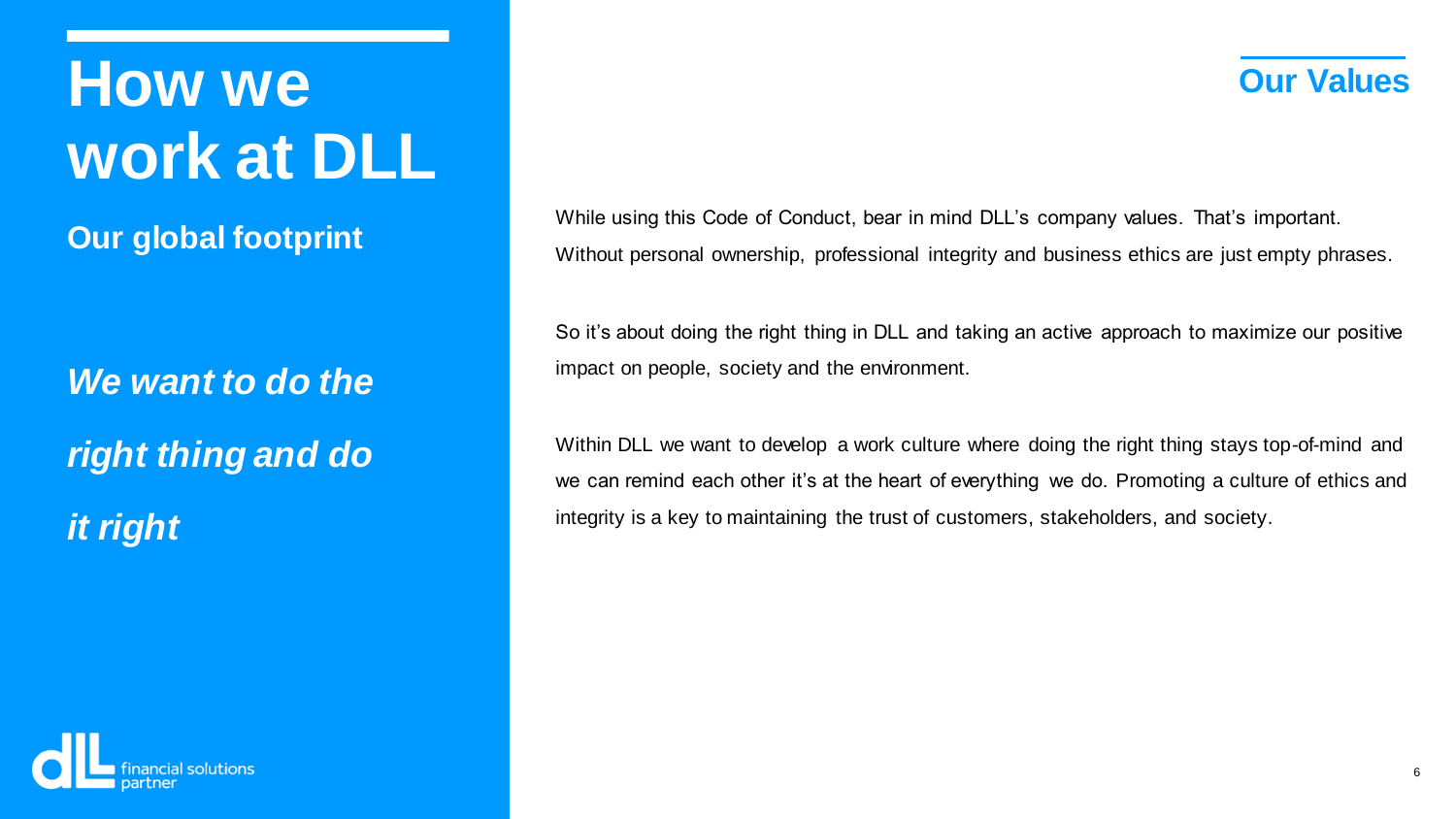## **How we How we How We work at DLL**

**Our global footprint**

*It's about how we do things*



### **We address ethical dilemmas**

For DLL, complying with the letter and spirit of the law, and relevant business conduct rules and standards, is a top priority. But doing the right thing goes beyond regulations, policies, reporting and monitoring.

We actively address ethical dilemmas. We handle them carefully and we aim to do the right thing.

We take responsibility for compliance matters and promote integrity in all its aspects. Within DLL we support each other in doing so.

We strive to behave in a compliant manner. This means promoting the integrity of DLL and its members.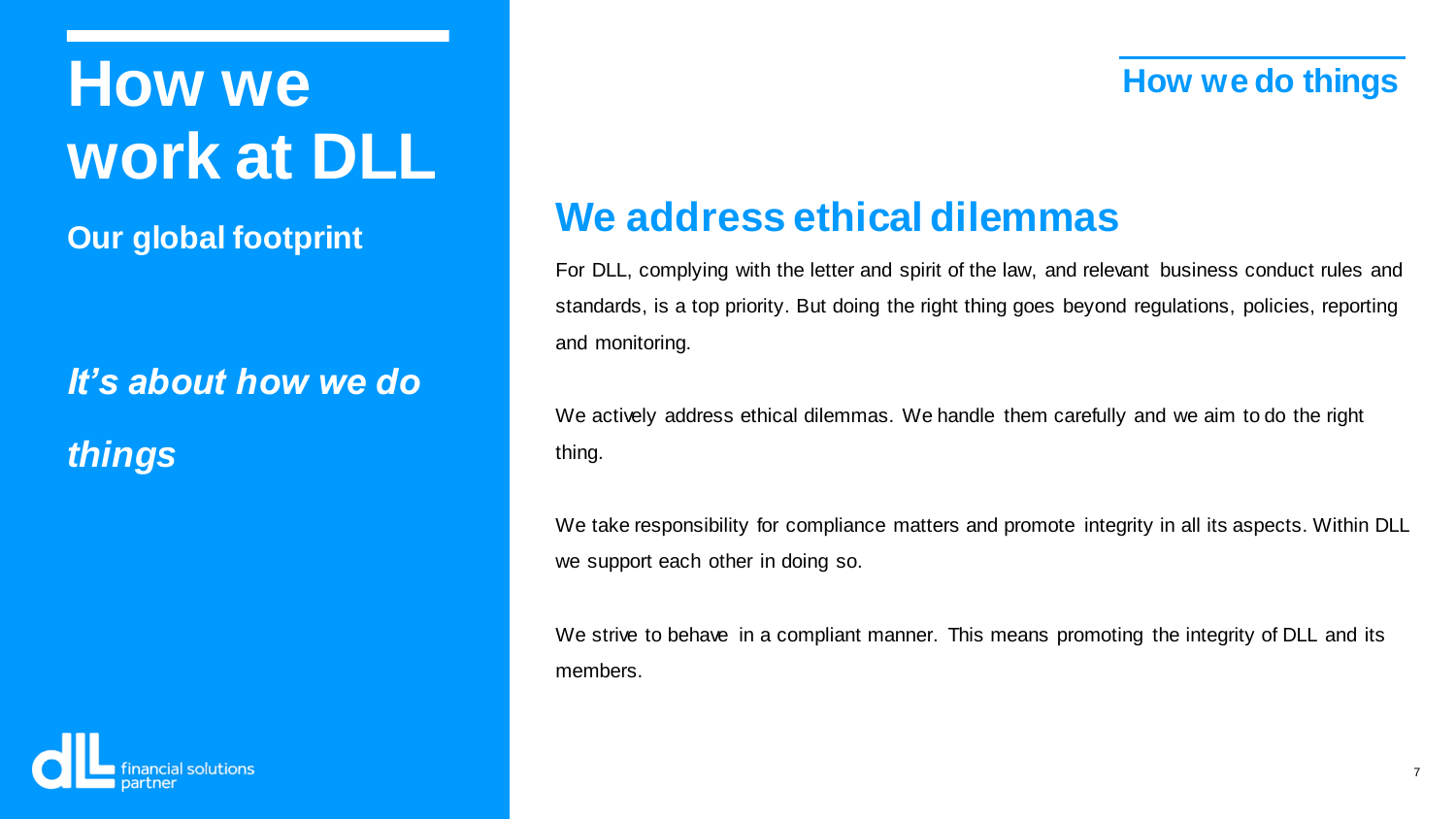**Our global footprint**

*We maintain relationships with trust and respect*



## **A relationship of mutual trust and respect**

We recognize that DLL's success requires trust and confidence in the marketplace. Maintaining a relationship of mutual trust and respect with each stakeholder is essential for the sustainability of our business.

### **Customers**

We treat our customers with *respect, honesty and fairness***.** DLL strives to provide products and services giving good value and consistent quality and to offer products and services that fits the needs and interests of our customers.

## **Business partners and third-party providers**

- We conduct all aspects of our business with our business partners and joint ventures in a way that is *open and mutually beneficial.*
- We *work together* with our business partners and third-party providers *based on integrity***.**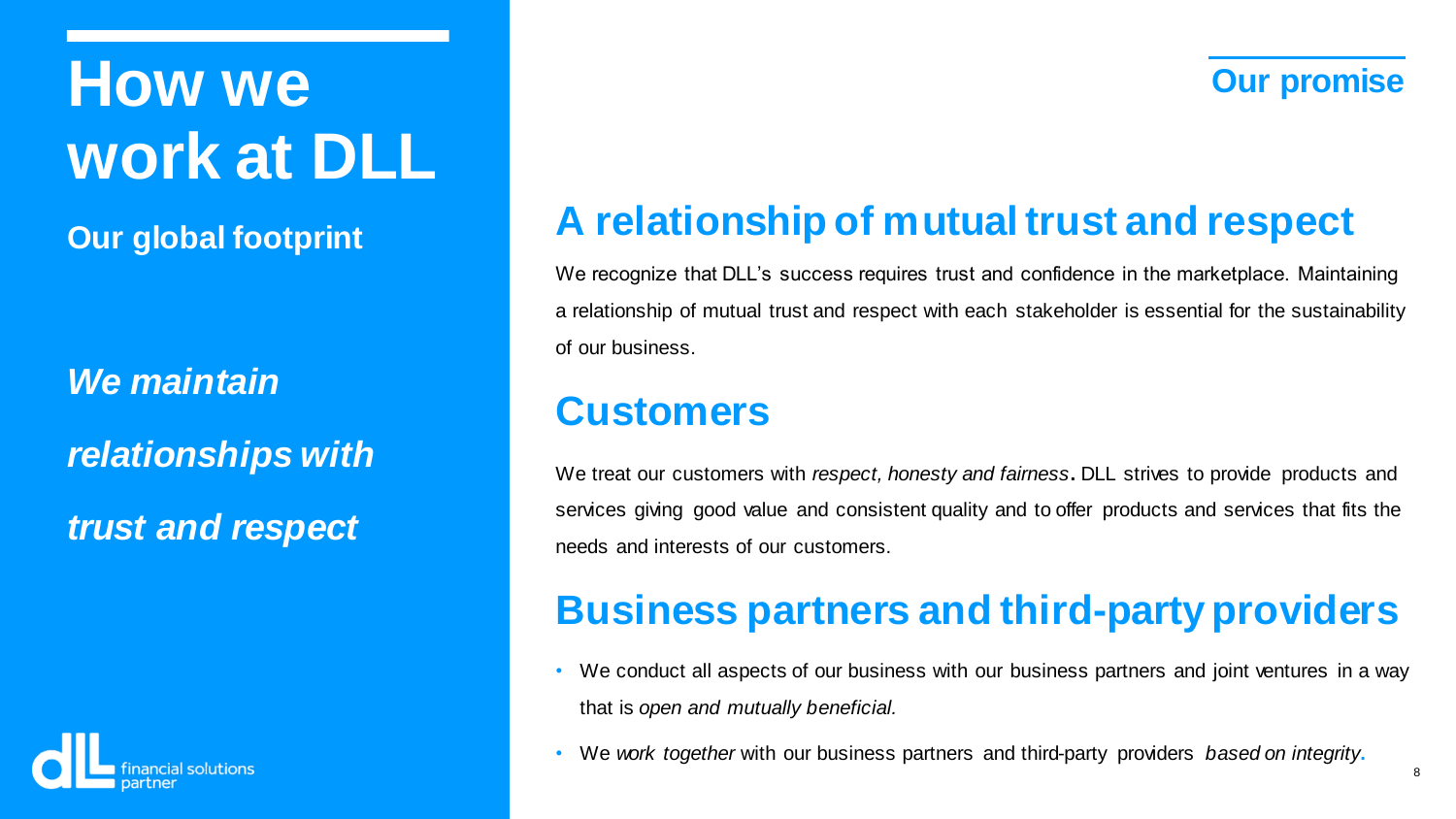**Our global footprint**

*We maintain relationships with trust and respect*

### **Members**

- We do our best to be an employer of choice through the creation of *a positive responsive and open working environment* free of harassment and discrimination.
- Relations with our members and between our members are based on *respect for the dignity of each and fair treatment for all.*

DLL recognizes that success in business depends on compliance within legal constraints, sensitivity to local customs and conventions governing business relationships. In addition we want to commit to making a *positive contribution to the sustainable development* of the communities in which we work.

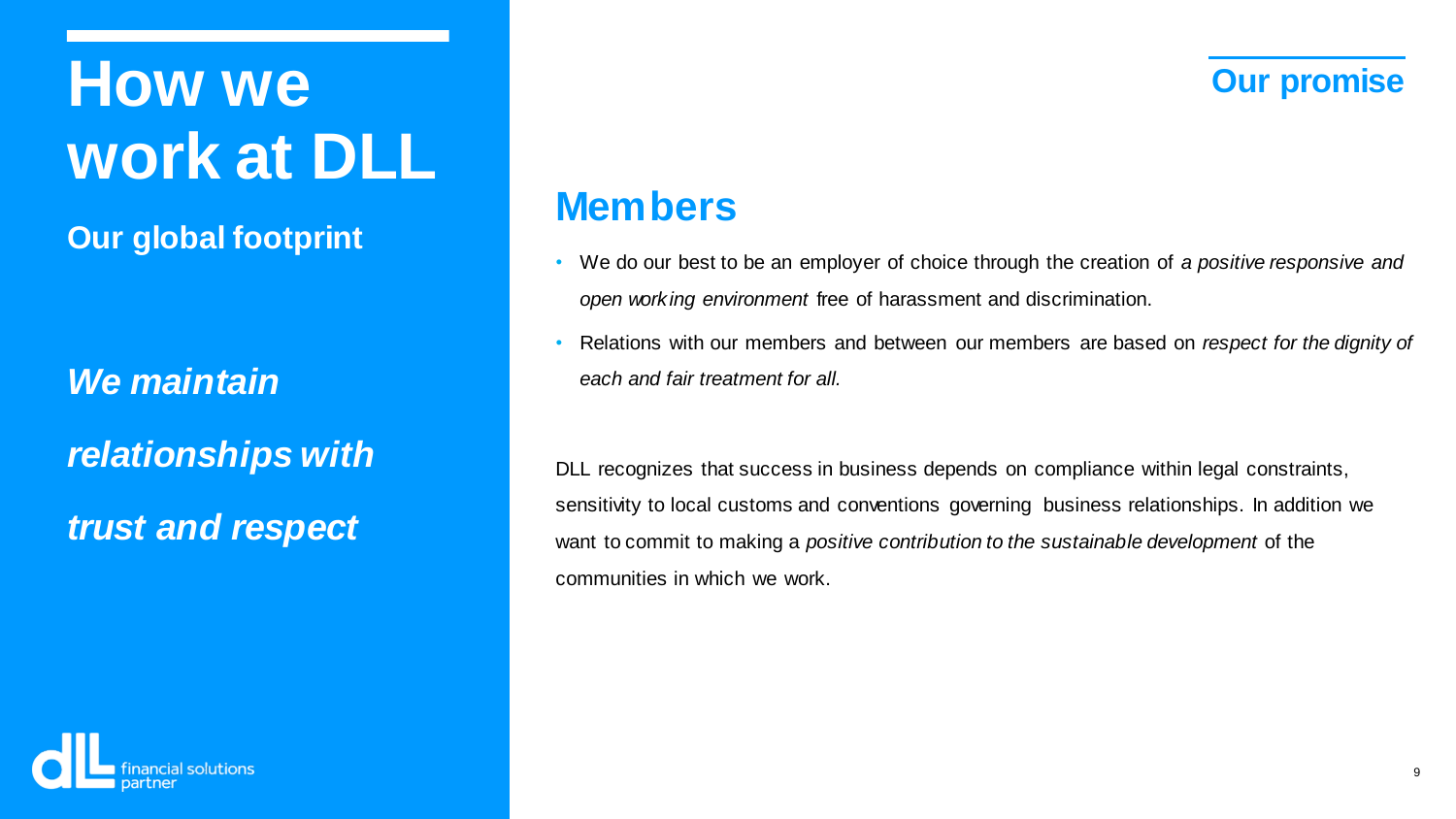**Our global footprint**

*We comply with the principles of this*

*Code*

### **We are all responsible**

Our members embed the DLL values in their daily actions. In DLL, all members are responsible for both complying with the Code and acting in the spirit of the Code. The members show appropriate behavior in and outside business hours and workplaces.

DLL supports its members in "doing the right thing". Further, it enables compliance with the principles and requirements of the Code. Our members are expected to commit personally to the Code of Conduct.

Any action in conflict with the Code could jeopardize our business relations or reputation and will be considered a (significant) violation that may lead to disciplinary actions and sanctions for the member(s) involved.

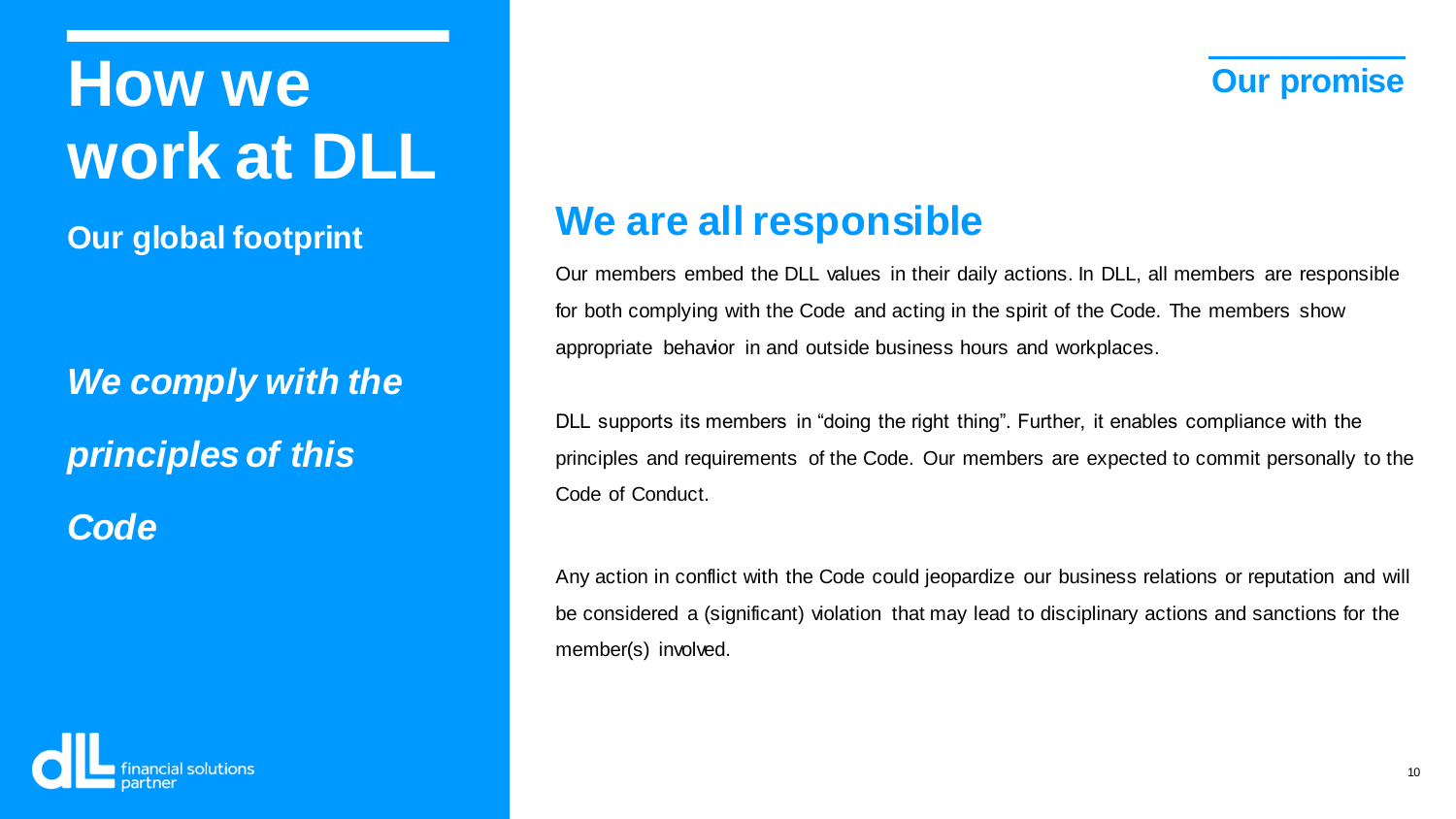**Our global footprint**

*We comply with the principles of this*

*Code*

### **Our members should**

- say if they are not sure what to do
- immediately report if they think that the law, our policies or the Code is about to be broken or has been broken
- not do, or ask anyone else, to do the wrong thing
- cooperate if there is an investigation and keep details of the investigation confidential
- strive to ensure no harm comes to DLL, prospects, customers or partners through acts of recklessness or negligence
- value diversity and actively seek to make our spaces more inclusive.

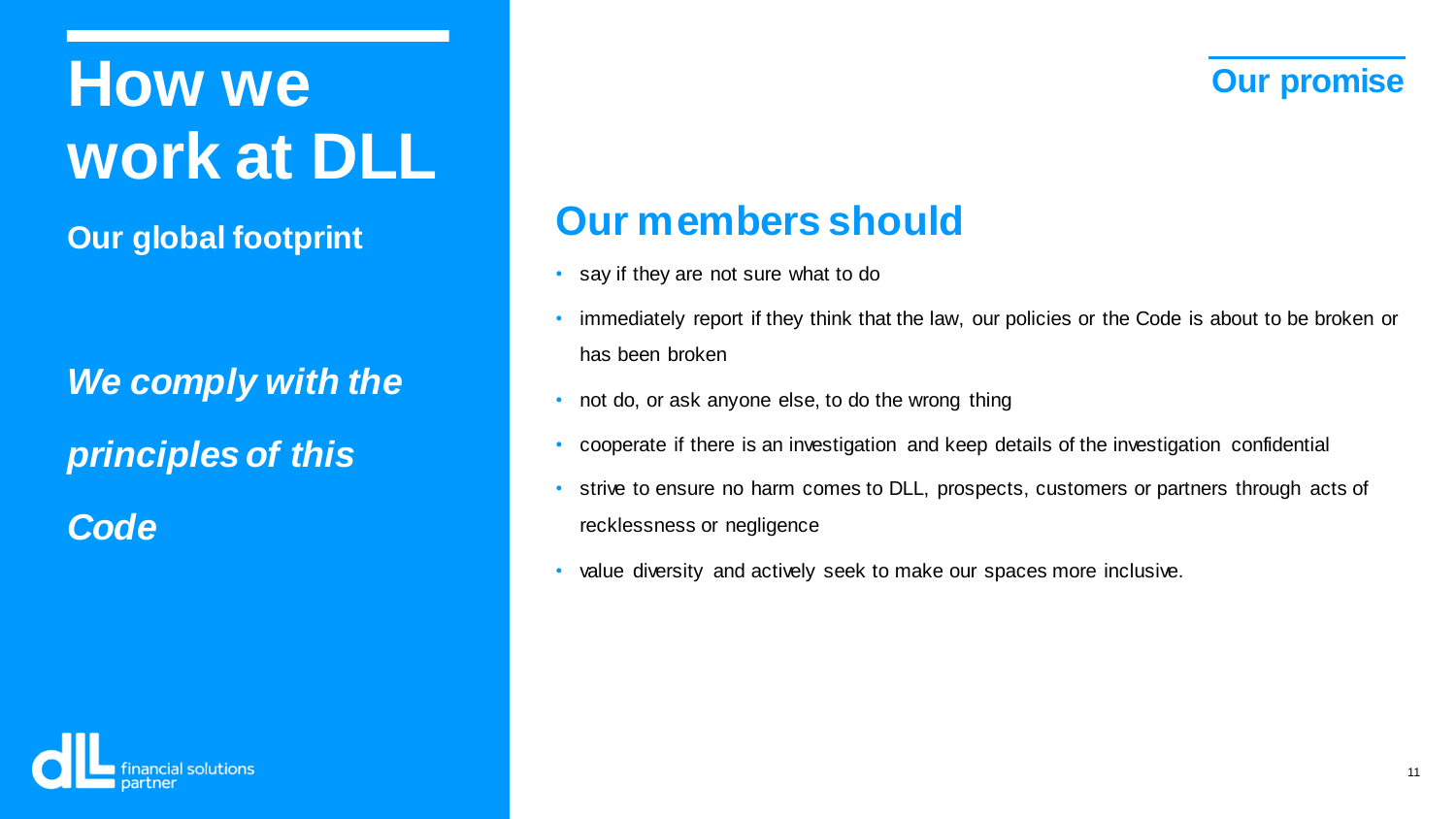**Our global footprint**

### *We make it real*

### **How we make it real**

We want to make everything we describe in this Code of Conduct real. Our top management supports our members in doing so and lead by example.

Each DLL member receives training on a regular basis about good conduct. We ask our members to attest they comply with our Code of Conduct and key Policies and Standards.

We develop, adopt, adhere to and promote high ethical and professional standards, considering the specific needs and characteristics of DLL. By this we aim to reduce the risks to which DLL is exposed, in particular the operational and reputational risks.

The DLL Compliance Program contributes to the DLL Global Strategy by safeguarding and protecting the reputation and integrity of DLL Group.

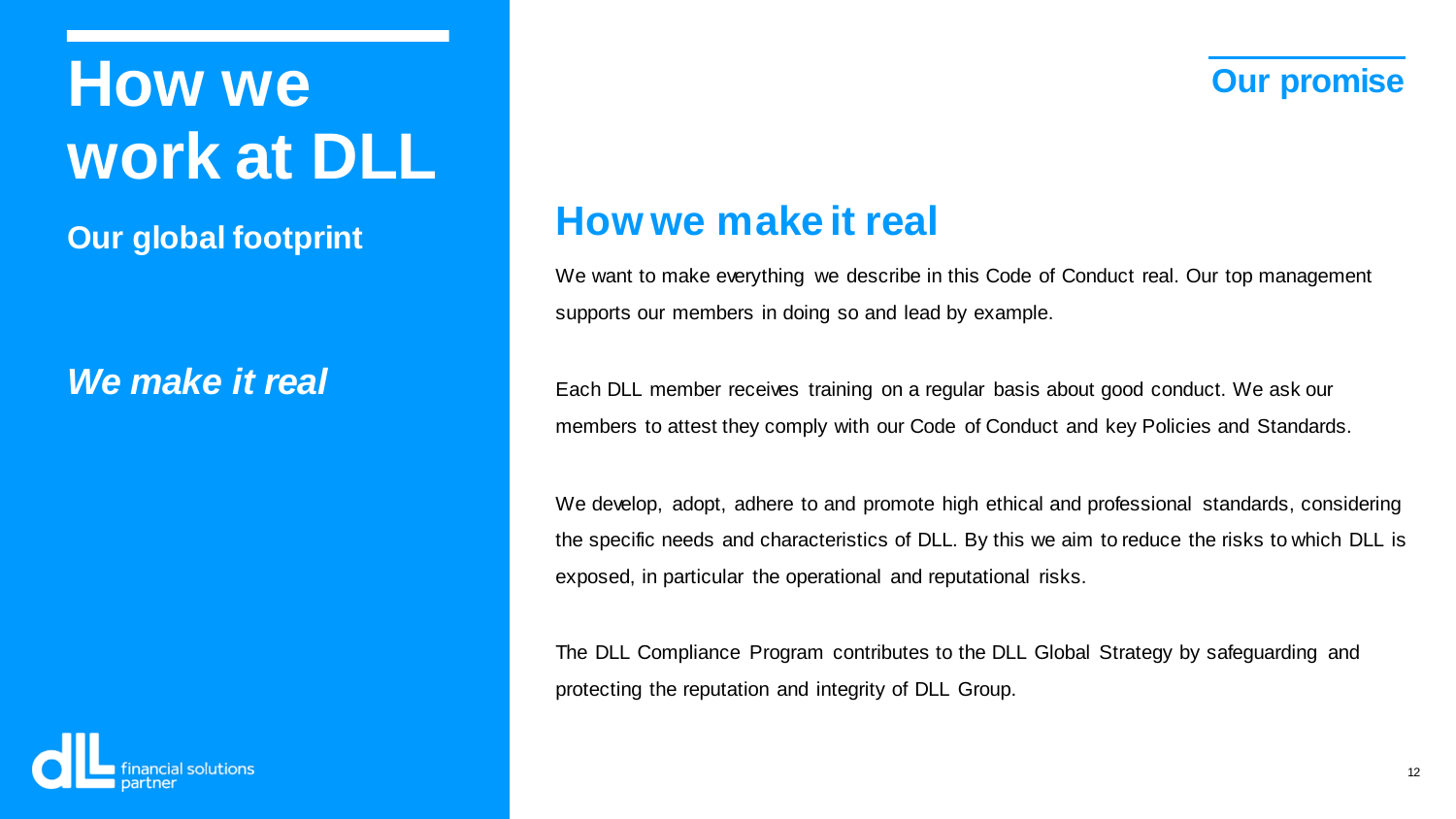## **How we Do it together work at DLL**

**Our global footprint**

*We want to foster open communication*

### **Speak up**

### **At DLL we encourage our members to consult their manager or Compliance Officer** if

they're worried something might violate the Code. We all have an obligation to report actual or potential infringements of the Code.

If members don't feel comfortable enough to talk to their manager or Compliance Officer, they can **contact a so-called Trusted Person.** They can have a confidential chat with the Trusted Person in their local language by phone, email or face-to-face. They'll listen, ask questions, advise members on what to do and help them take whatever steps they decide on.

**The Speak Up Point** gives members a way to report (suspicions of) unwanted behavior or situations anonymously. This channel is available online or by phone.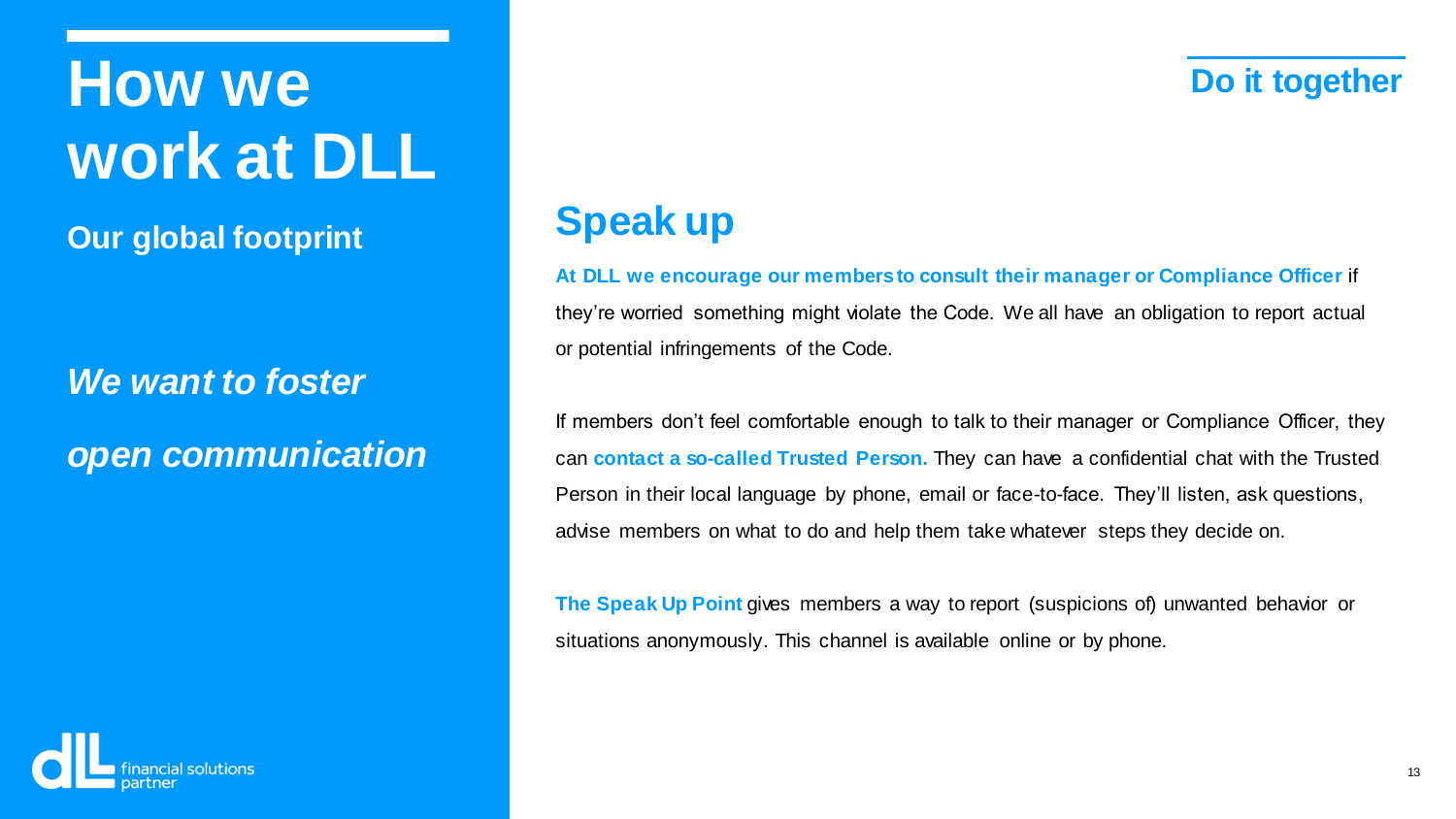

## **Workplace rules** Our people and culture

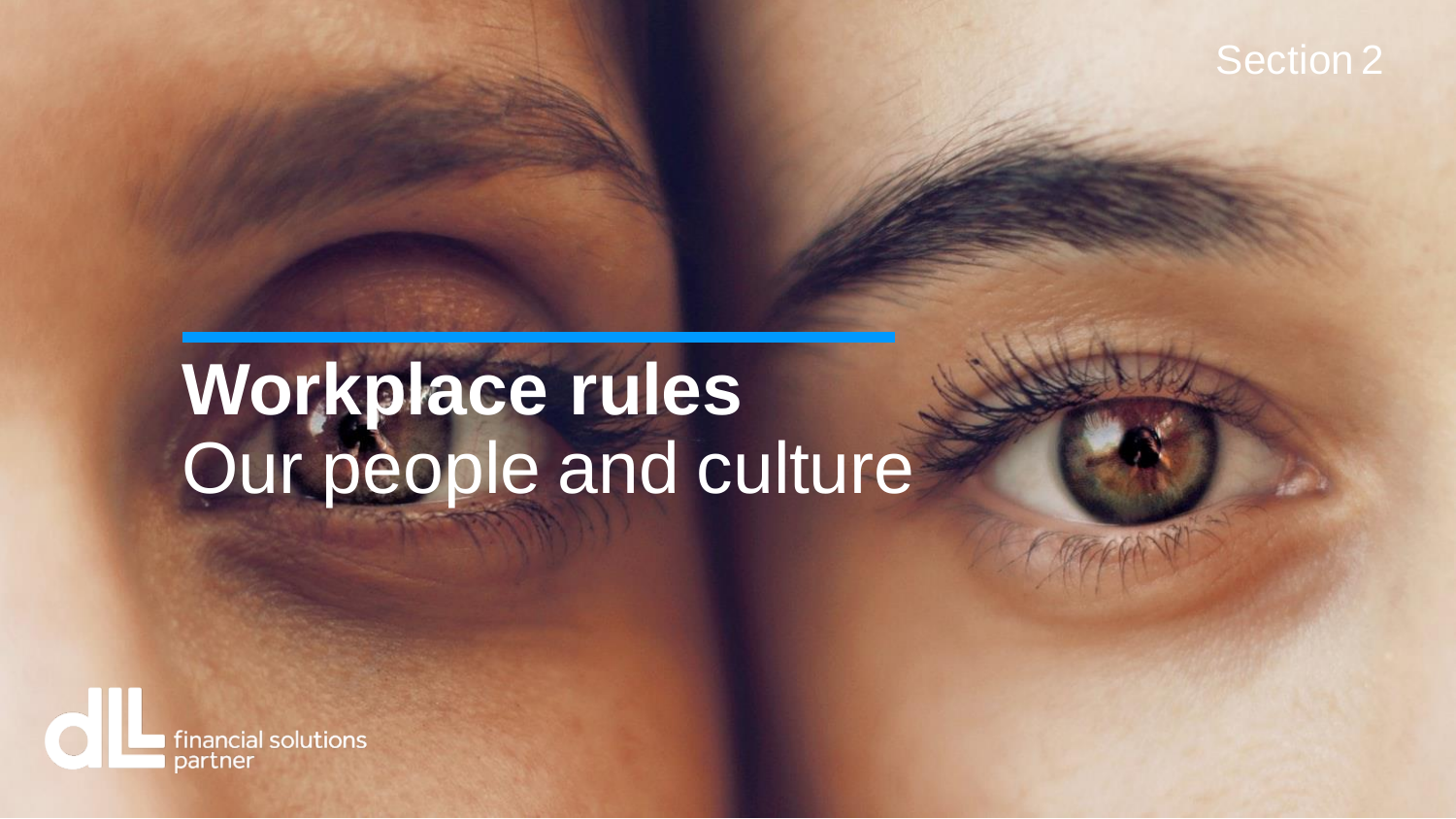## **Workplace How we work rules**

**Our people and culture**

*We conduct activities in an ethical way*



## **Trust, respect and dignity**

DLL strives to create an environment characterized by trust, respect and dignity, in which members are committed to a common purpose and feel empowered in their workplace. DLL is committed to conducting its activities in an ethical way, with integrity.

We do that through:

- respect
- an environment free from any sexual, physical or mental harassment and bullying
- not discriminating due to age, race, religion, nationality, ethnicity, gender, sexual orientation, or physical abilities
- being fair in hiring and promotion decisions
- no retaliation
- no nepotism
- participation in relevant trainings.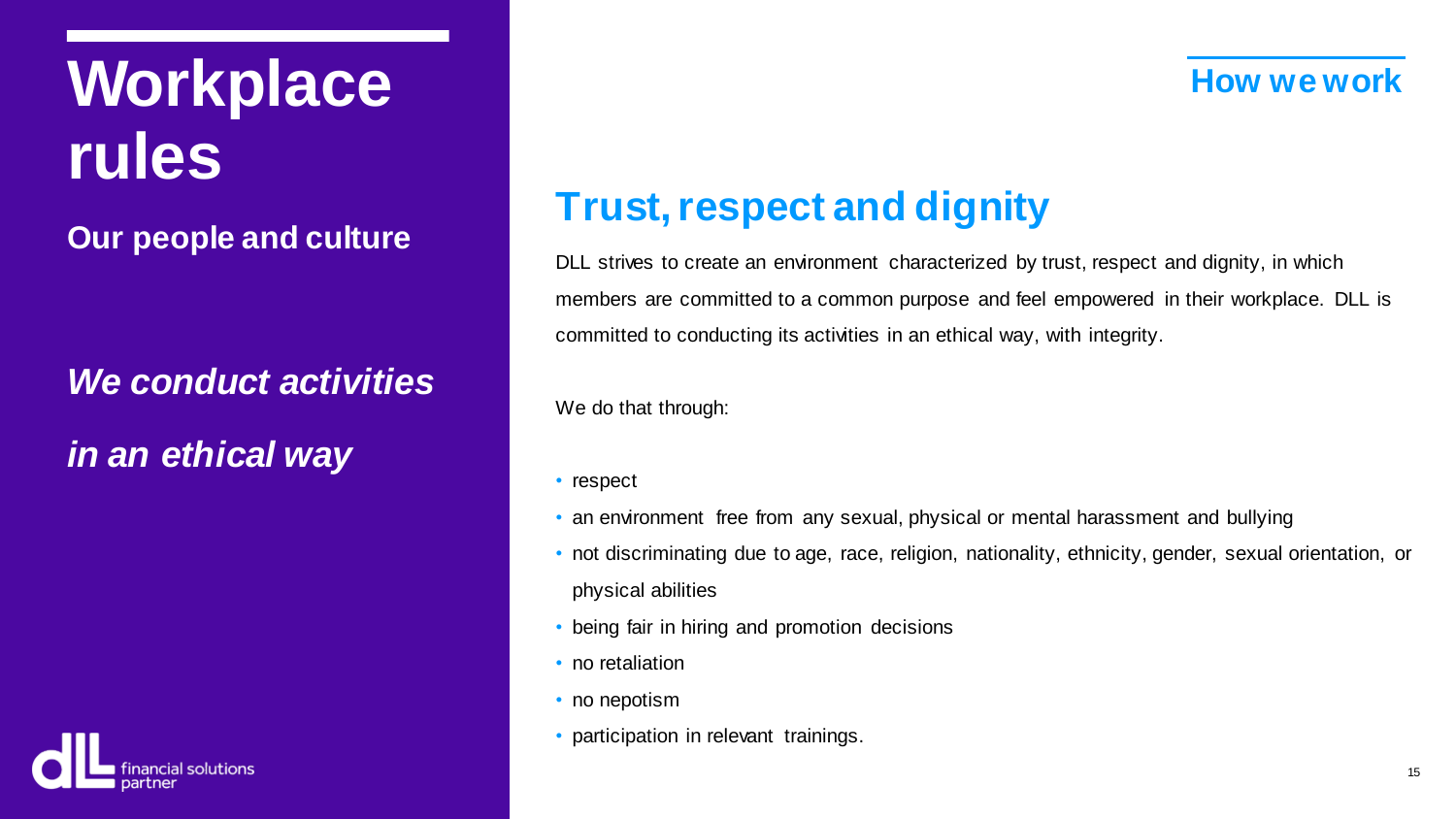**Workplace** *Confidentiality* **rules**

**Our people and culture**

*We protect*

*information*



## **Confidential information**

We work towards protecting information from any inappropriate use or disclosure that could potentially harm the company or its members now or in the future.

We protect DLL's electronic communication equipment from unauthorized external access or use.

## **Unlawful disclosure of Inside Information**

As part of our role we may have access to non-public or insider's information that, if made public, could affect a company's market value.

- we use confidential information (including inside information) only for the specific purpose or transaction that it was provided for and only on a strict need-to-know basis
- we don't misuse any inside information we may have access to for our own benefit (including for personal account dealings trading) or for the benefit of others.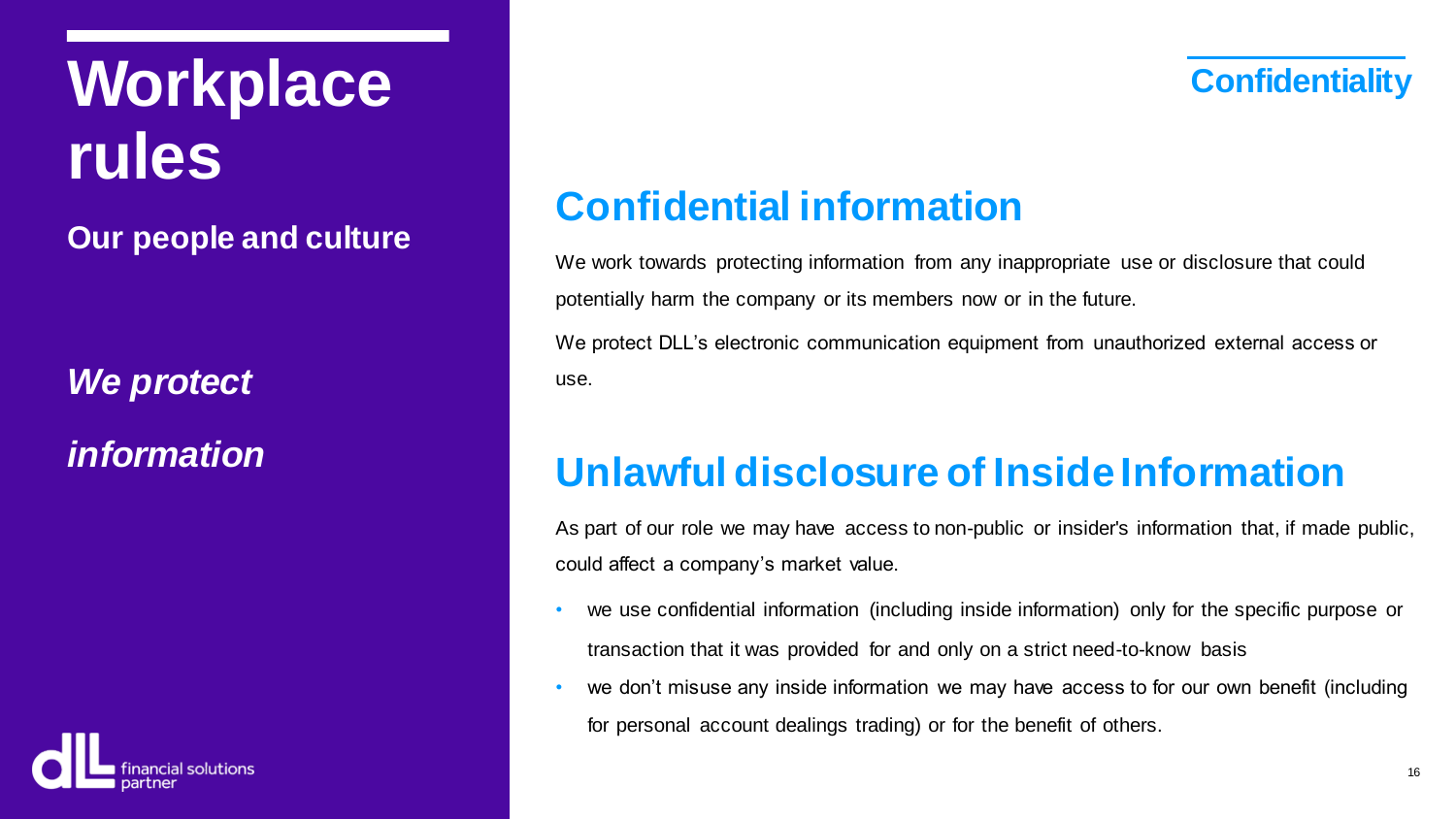## **Workplace Privacy rules**

**Our people and culture**

*We ensure trust and protection*



## **We protect information**

We protect any information we have that can be used to identify an individual. We are vigilant to misuse.

We can be trusted with personal data from our customers, sole traders, consumers and members.

- we protect personal data and keep it confidential
- we are transparent about our use of personal data to individuals and customers
- we keep our promise to treat customers personal data in line with what we described in the Privacy Statement on our website
- we keep personal data no longer than needed for the purpose that we obtained it.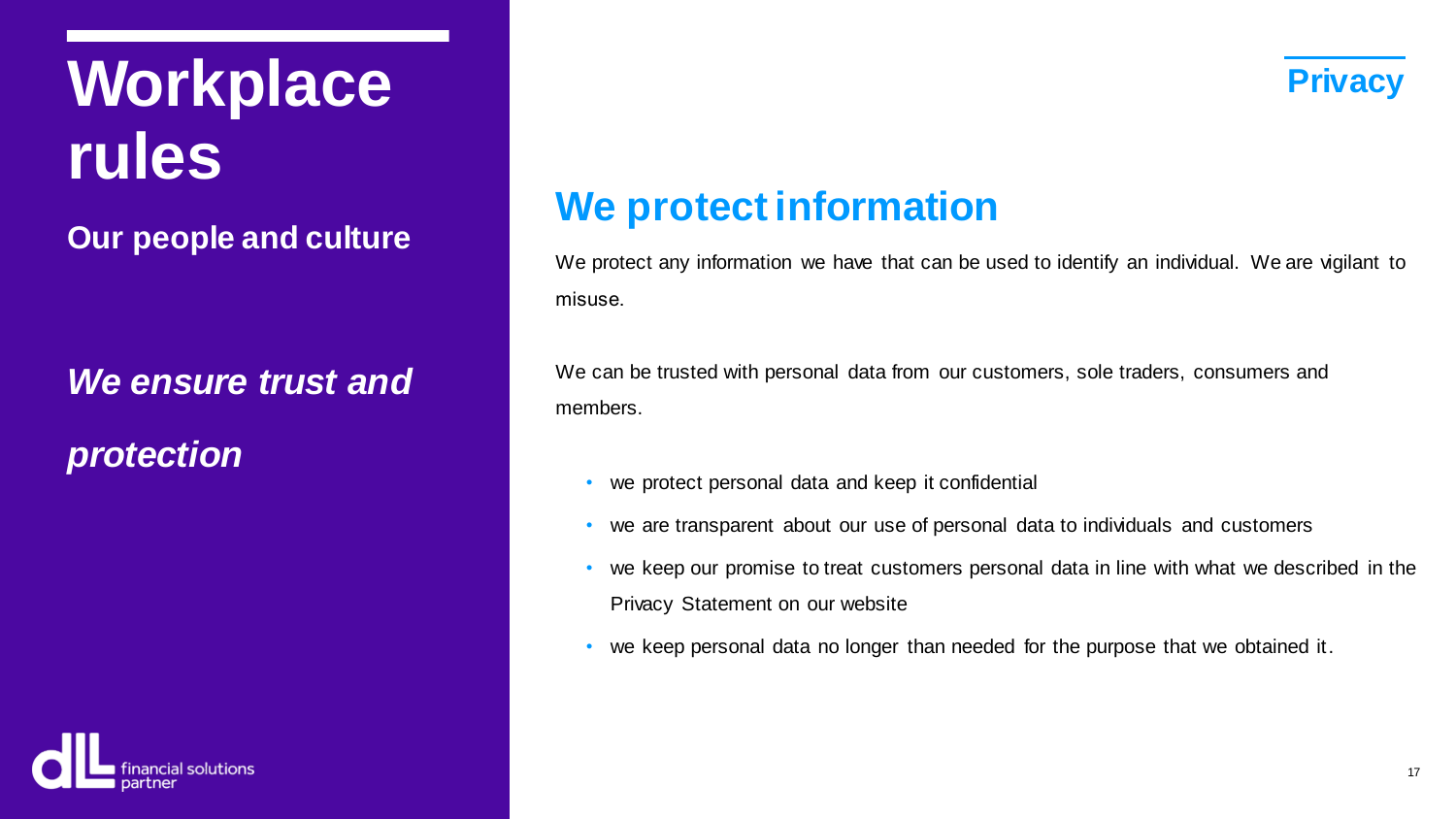## **Workplace** *Conflict of interest* **rules**

**Our people and culture**

*We act in accordance with the best interest of all*

### **We prevent mixed interests**

When conducting business activities, we are committed to act in accordance with the best interests of our customers, third party providers and business partners.

We do everything possible to prevent mixed interests influencing behavior and decision making. We don't want our members to influence a business decision for personal gain for themselves, a relative or a friend. We don't want personal interests to mix with business interests. We don't want to mix the interests of one customer with those of another customer.

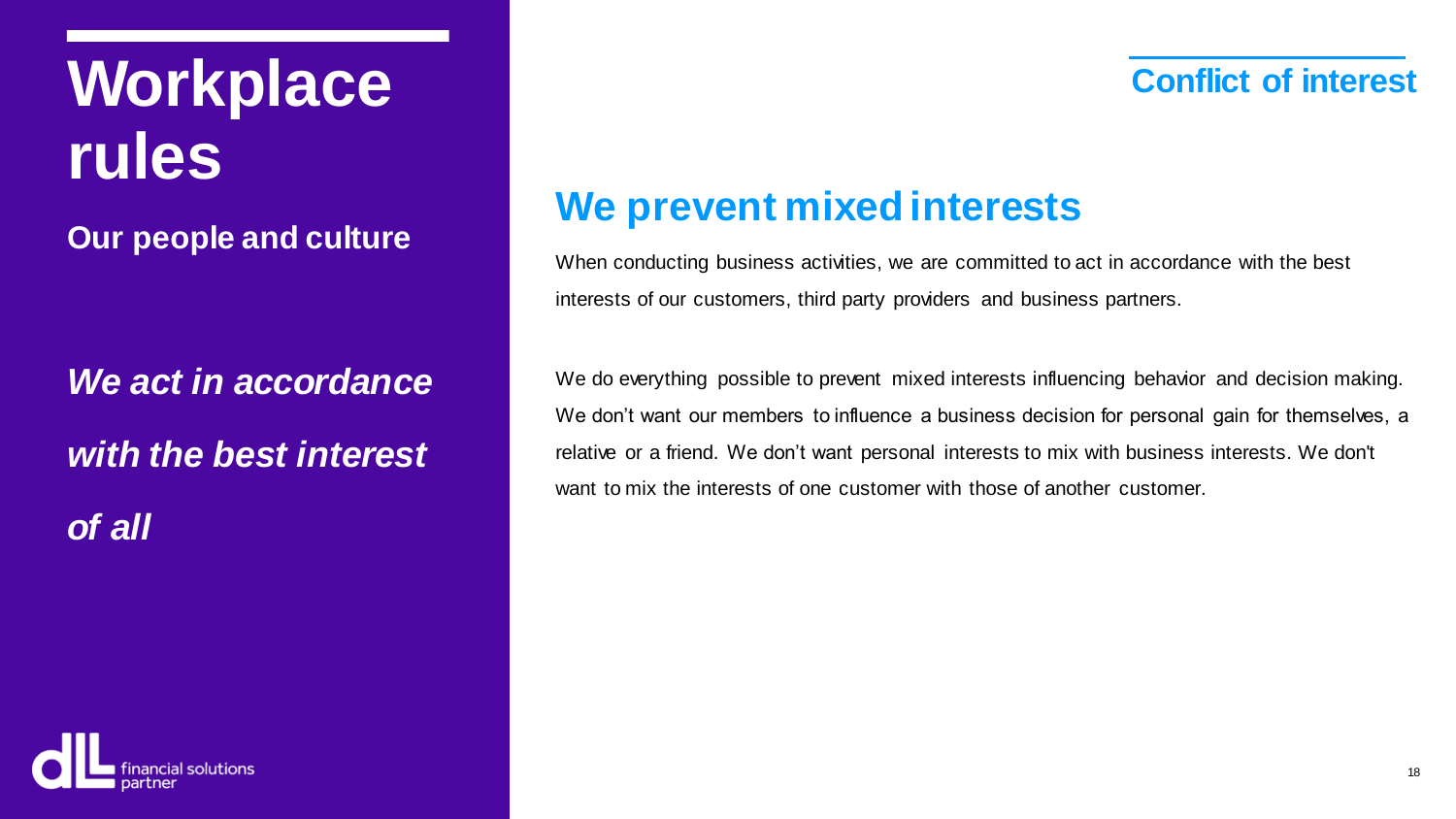### Section

## **Doing business** Our partnership

financial solutions<br>partner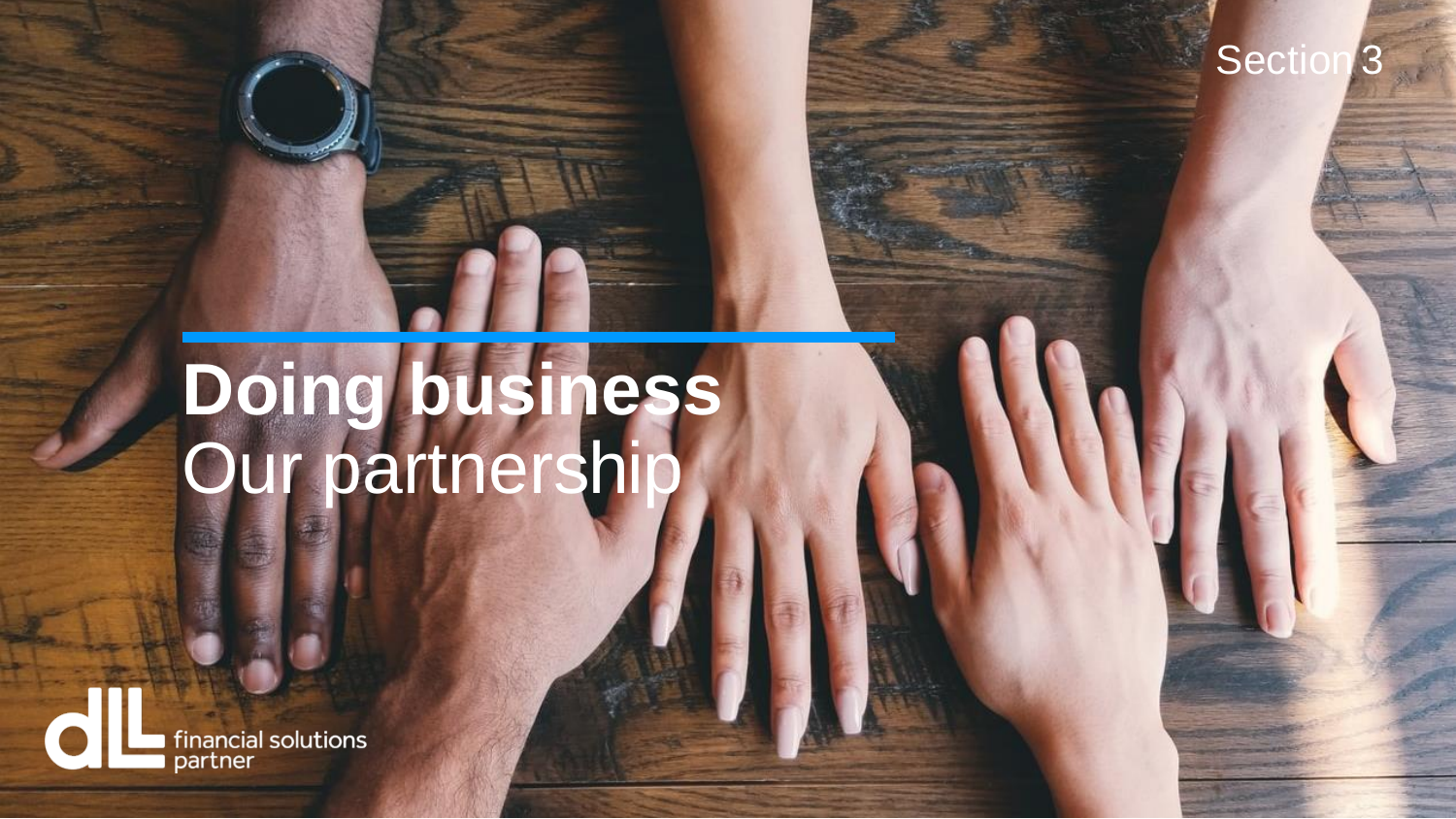## **Doing Business integrity business**

**Our partnership**

## *We guard business integrity*



## **Anti-bribery and corruption**

At DLL, fighting all forms of bribery and corruption is a priority. Therefore, we prohibit bribery and corruption in all forms and types in all locations where we operate.

We act with the highest standards of integrity in our business dealings, whether with our customers, third party providers and business partners or with public officials. We expect members and other associated third parties to work together in order to prevent involvement in bribery or corruption.

## **Respect for proprietary information**

We respect the proprietary information of others (e.g. copywrite information, competitive information, written material, software or music).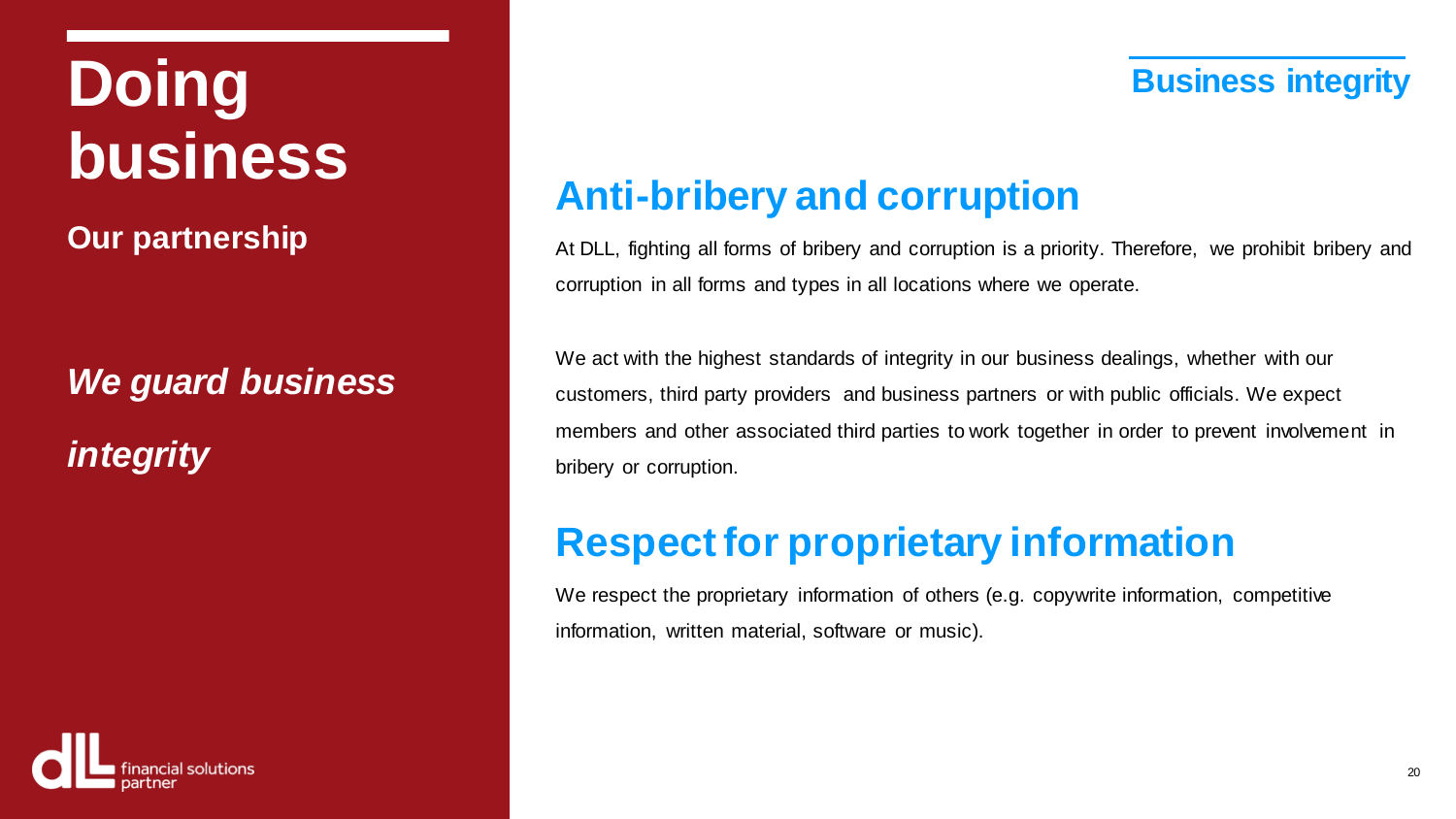## **Doing Business integrity business**

**Our partnership**

*We do business based on trust and*

*openness*

## **Customer and third-party integrity**

We do business based on trust and openness. We need to know with whom we are dealing with. Fighting all forms of money laundering and countering financing terrorism is a priority. We adhere to sanction rules that are implemented by laws, legislation, orders and regulations.

## **Fraud**

We place a strong emphasis on preventing and mitigating external and internal fraud to the farthest extent possible.

### **Fair and honest competition**

We do not want to engage in conduct prohibited by antitrust and competition laws. We ensure that competition is fair and honest.

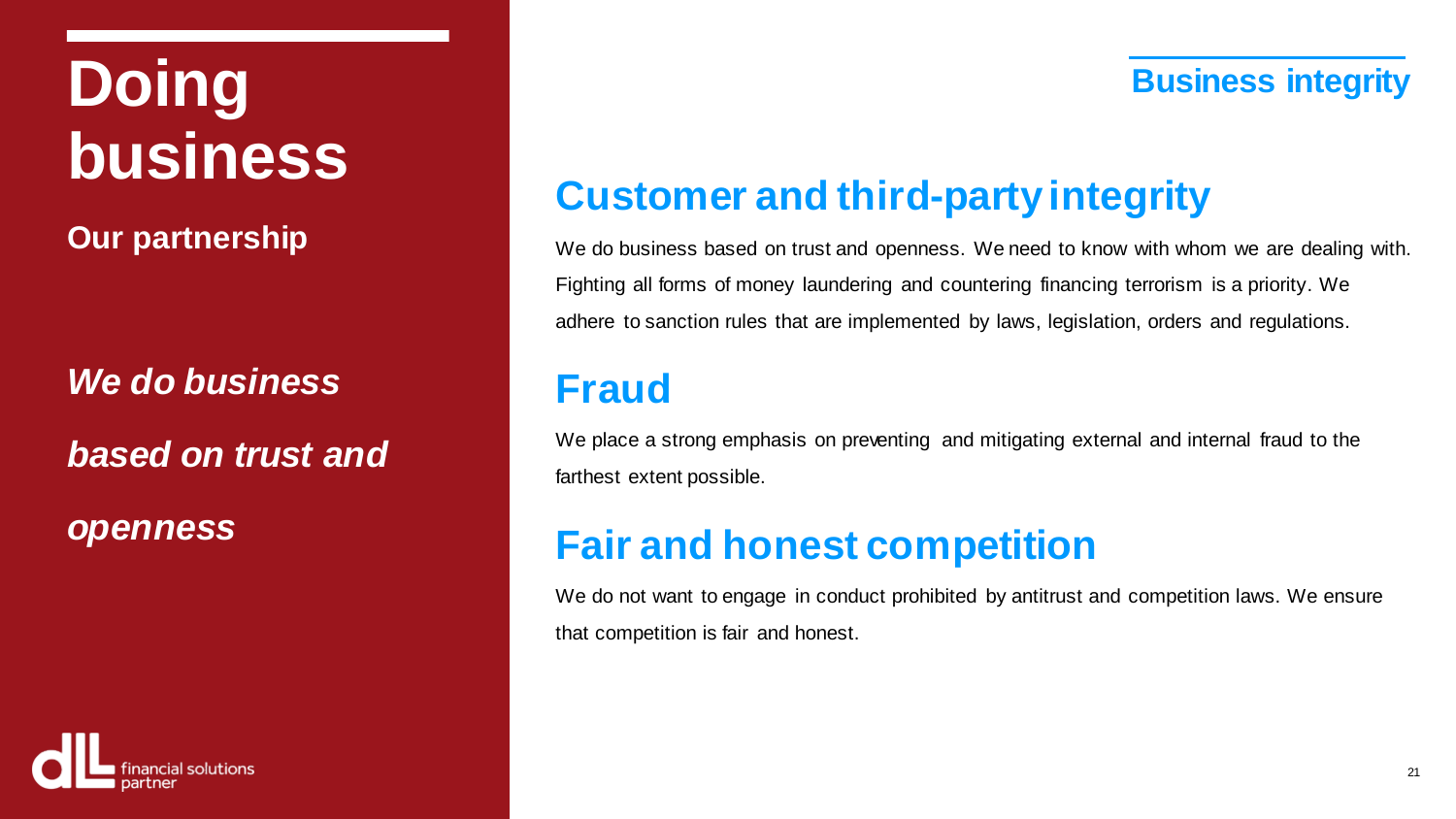## **Doing Business integrity business**

**Our partnership**

*It's about openness, transparency and fairness*

## **Treating customers fairly**

The interests of our customers are central to everything we do at DLL. We strive to create amazing customer experiences, enabled by innovative technology and always backed by people who genuinely care about the long-term benefits, success and interests of our customers.

Treating customers fairly is about establishing the ethics, culture and behaviour of openness, transparency and fairness throughout the business.

## **Comply with export and import regulations**

We support compliance with all applicable export and import laws. In addition we aim to ensure that our suppliers comply with these regulations.

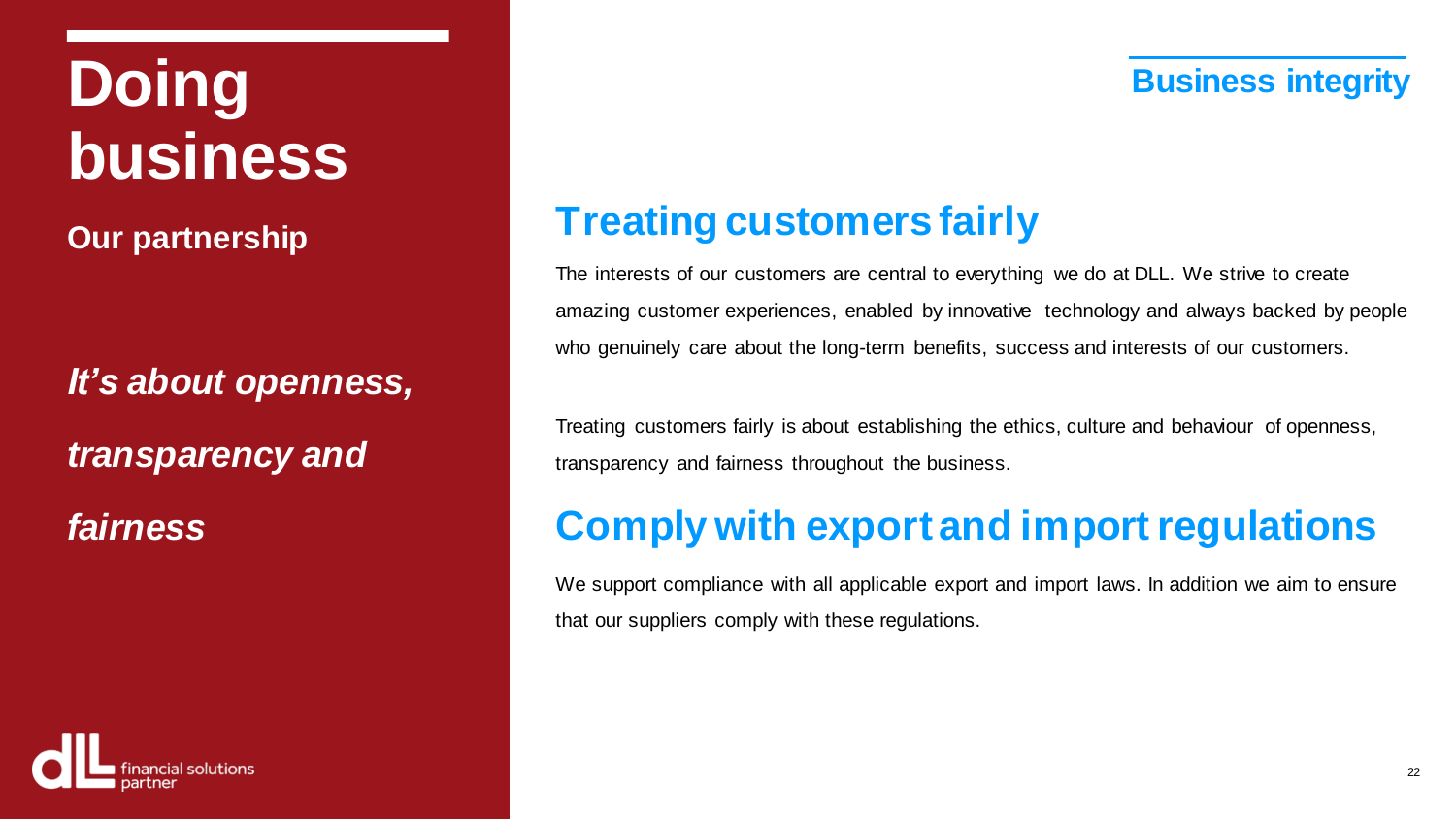### Section 4

# **Customer relations** Our industry specialization and asset and risk knowledge

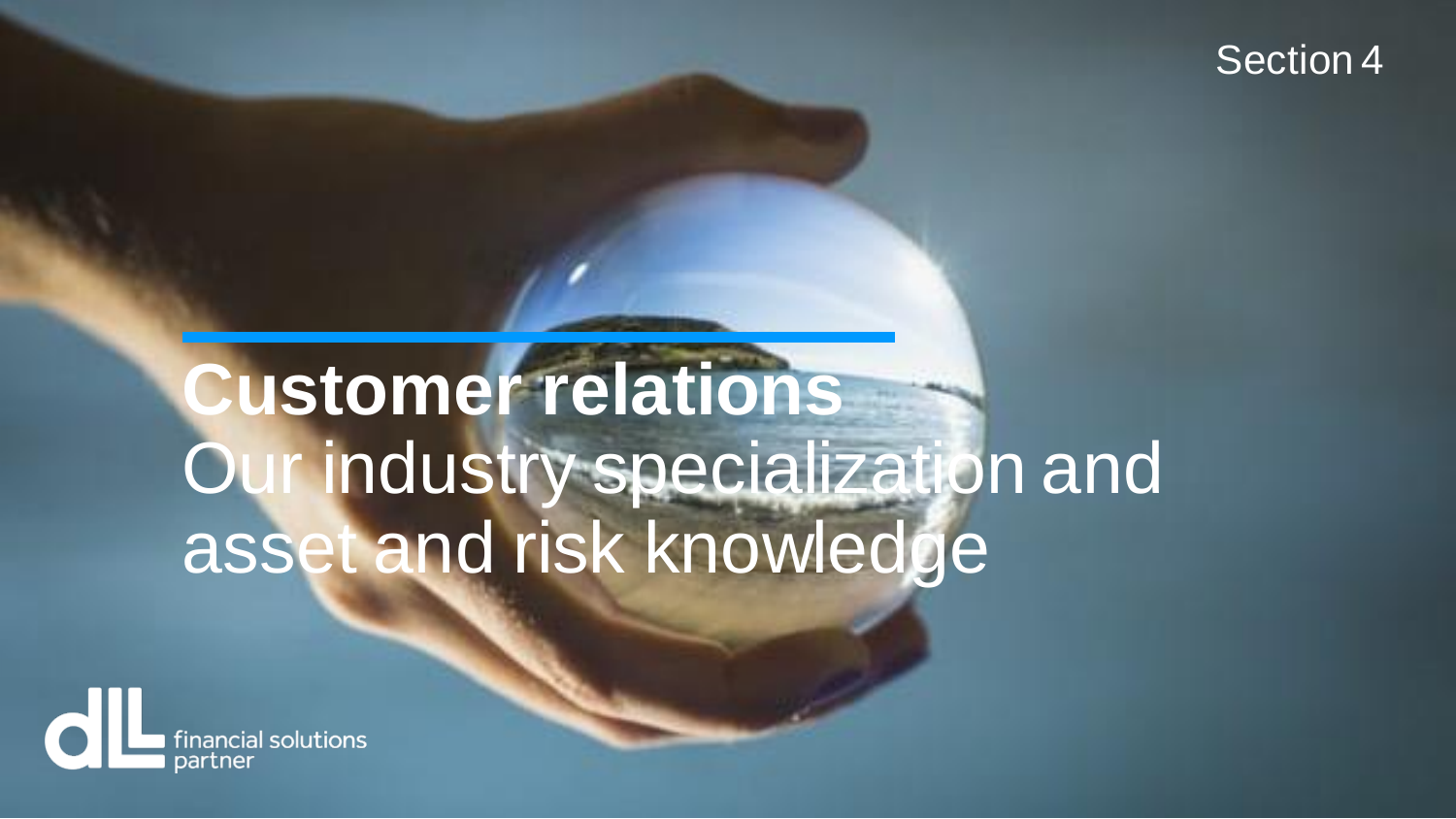## **Customer** *Business integrity* **relations**

**Our industry**

**specialization and asset** 

**and risk knowledge**

*We apply for the highest standard of* 

*behavior*



## **The highest standard of behavior**

DLL respects the traditions and cultures of each country in which it operates. We aim to comply with all the laws and regulations. Where there is a conflict between local laws or customs and the principles and values set out in this Code, we apply whichever sets the highest standard of behavior.

## **Tax integrity**

We strive to act in compliance with the applicable tax rules, tax regulations and other relevant legal requirements.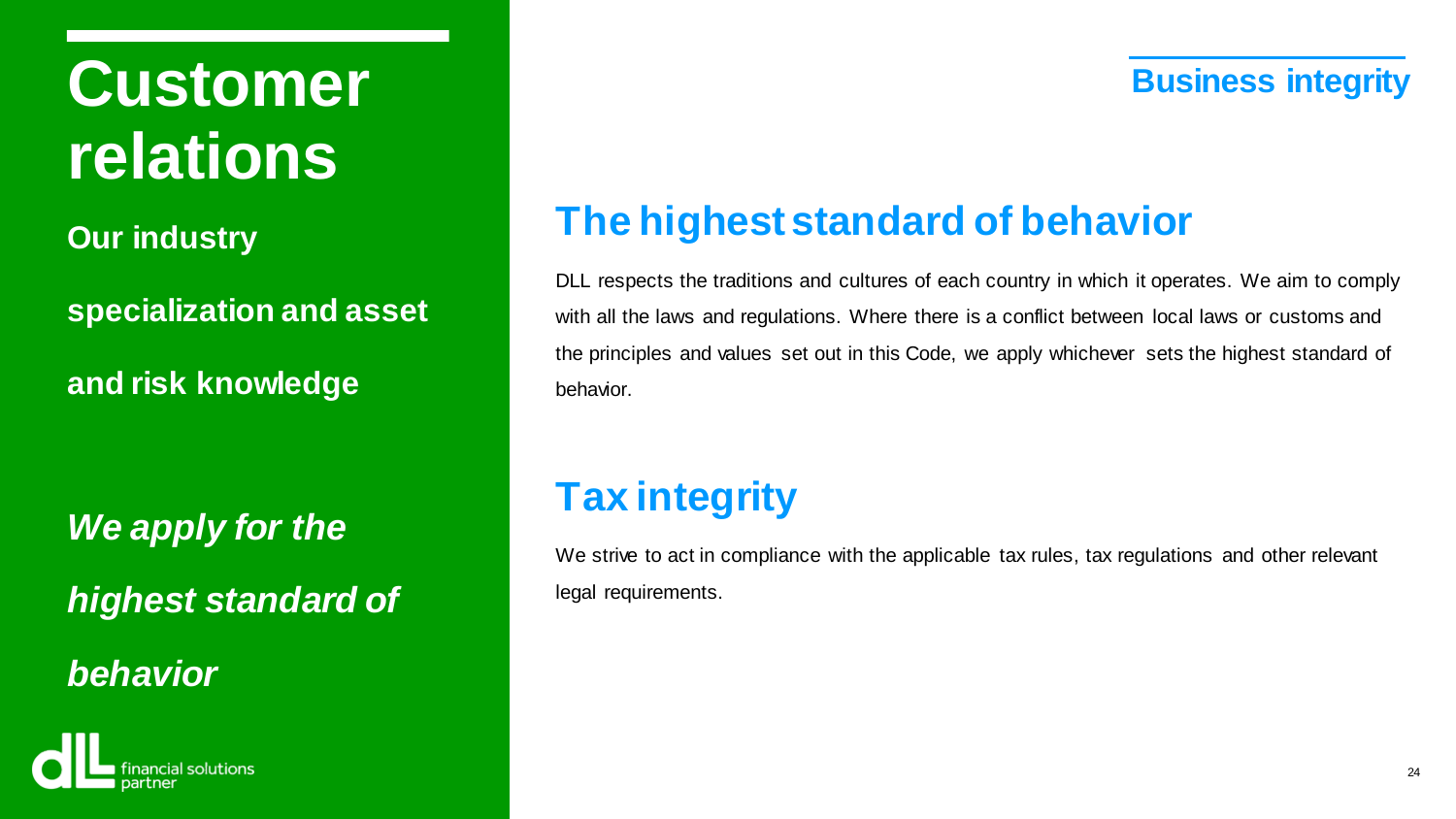## **Customer** *Business integrity* **relations**

**Our industry**

**specialization and asset** 

**and risk knowledge**

*We aspire to use assets that contribute meaningfully*



### **Environmental Social Governance**

DLL's mission is to 'enable businesses to use the assets they needto contribute meaningfully to the world, both economically and socially'.

We have three main areas we consider when determining the Sustainability and Ethical impact of financing a company:

- environmental topics, such as climate change, pollution, loss of biodiversity and animal mistreatment
- social aspects concern human rights and labor standards violations such as child- and compulsory labor
- governance relates to not being involved with companies that engage in illegal behavior or integrity issues.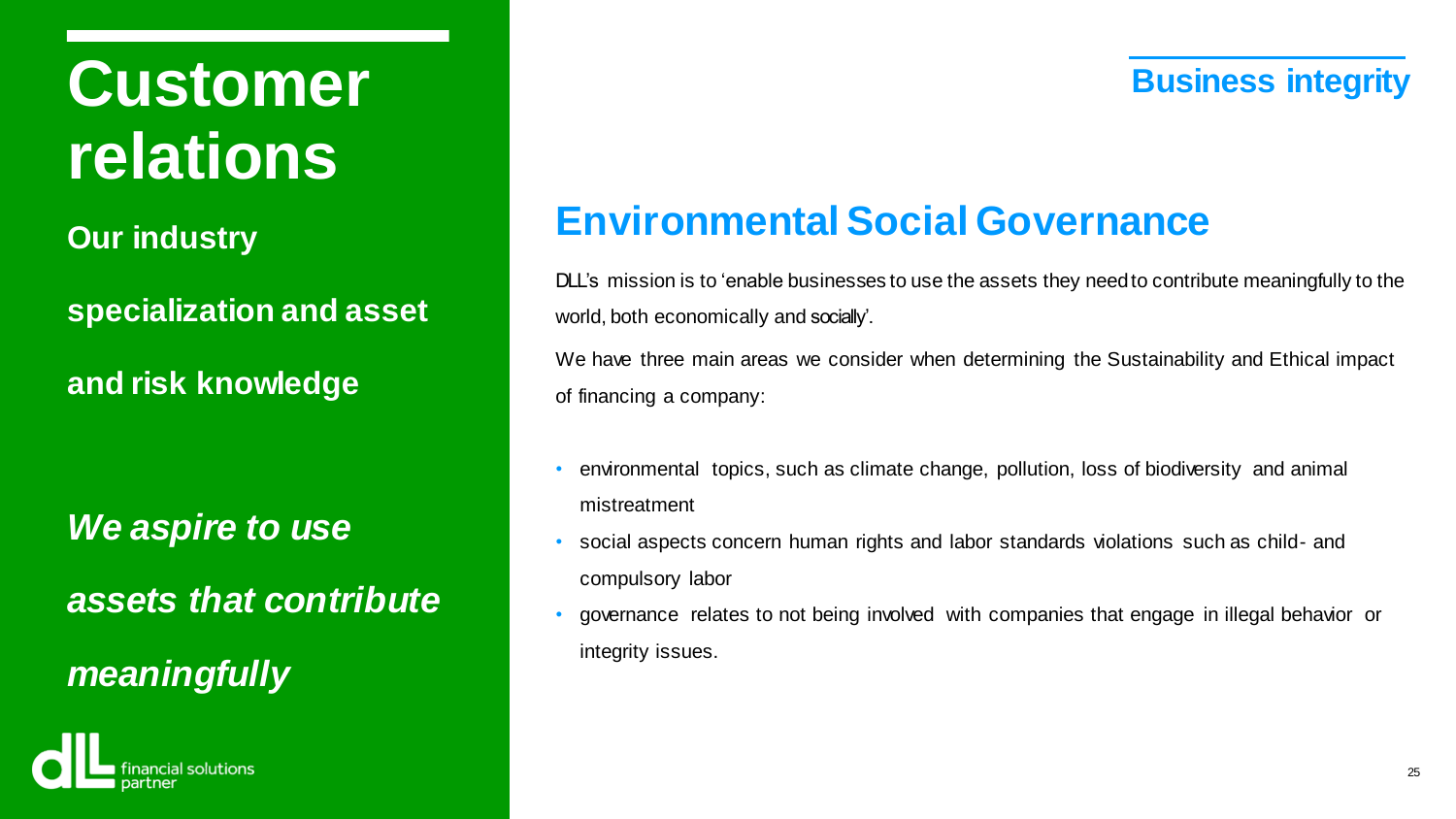## **Customer** *Business integrity* **relations**

**Our industry**

**specialization and asset** 

**and risk knowledge**

*We focus on unity and bringing people*

*together*



### **Data storage**

We work towards not storing data any longer than is allowed. That means we apply active record management.

### **Social media**

We use digital channels as a platform to express ourselves in a responsible way.

- we are respectful, honest and transparent
- we focus on unity and bringing people together
- we avoid messages that could be viewed as divisive
- we have constructive dialogues that are focused on finding common ground and healing
- we look forward and make sure we focus on what we can change for the better in our own company, culture and work environment.